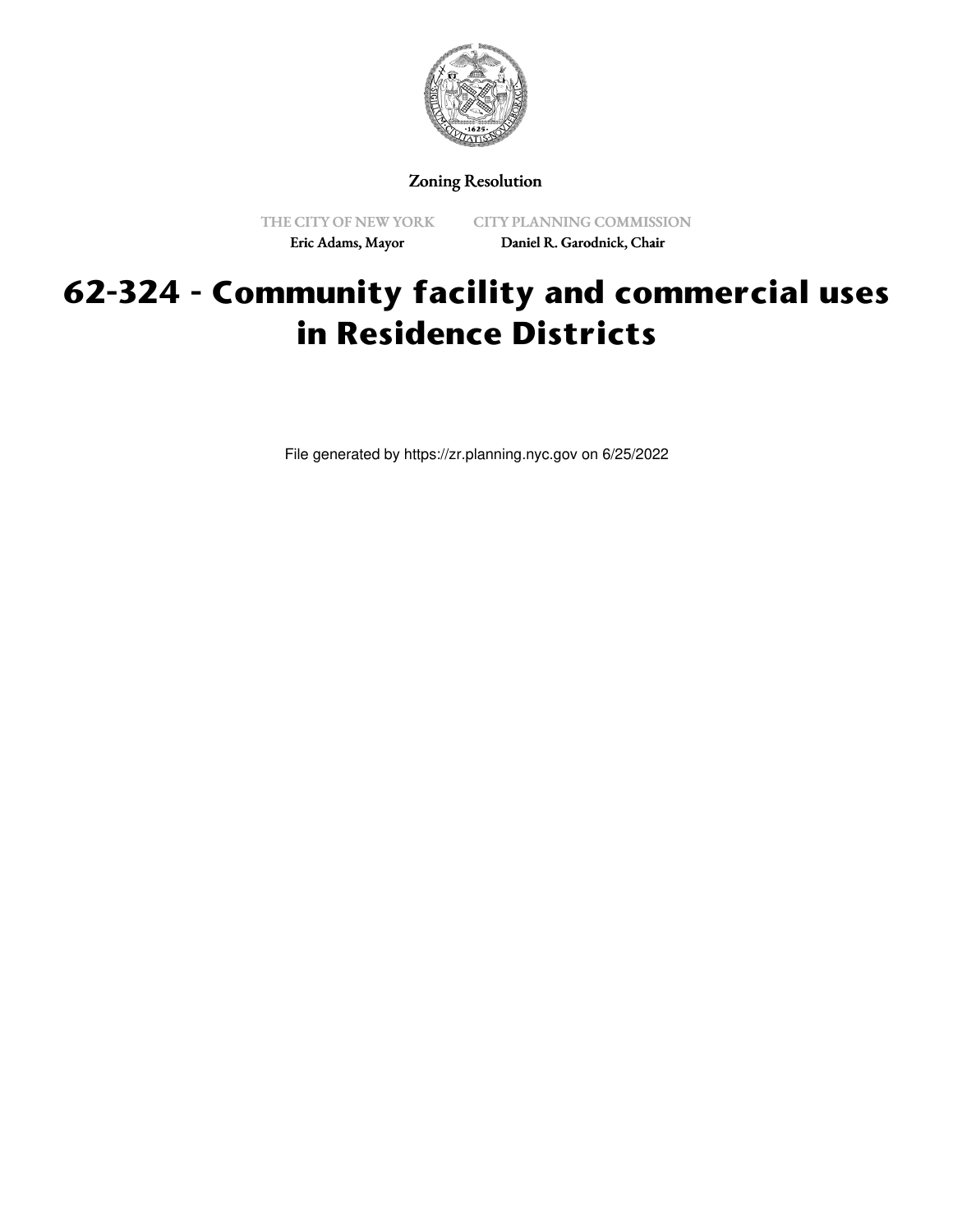## **62-324 - Community facility and commercial uses in Residence Districts**

## LAST AMENDED 10/7/2021

In #Residence Districts#, for any #community facility building# or #community facility# portion of a #building# on a #zoning lot#, the following regulations shall apply:

- (a) The maximum #floor area ratio# shall be in accordance with the applicable district regulations, except that no #floor area# bonuses shall apply. In R7-3 and R9-1 Districts, the maximum #floor area ratio# shall be the maximum permitted for #residential buildings# pursuant to Section 62-322 (Residential uses in R1, R2, R6, R7, R8, R9 and R10 Districts). For #developments# or #enlargements# on #qualifying transit improvement sites#, a #floor area# bonus for #mass transit station# improvements may be granted by the City Planning Commission pursuant to the provisions of Section 66-51 (Additional Floor Area for Mass Transit Station Improvements). No other #floor area# bonuses shall apply. For the purposes of this paragraph, defined terms additionally include those in Section 66-11 (Definitions).
- (b) The maximum percent of #lot coverage# specified in Section 24-11 (Maximum Floor Area Ratio and Percentage of Lot Coverage) shall not apply. In lieu thereof, the following #lot coverage# regulations shall apply to #community facility buildings# or to that portion of a #building# used for a #community facility# #use#:

| District                                        | Maximum #Lot Coverage#<br>(in percent) |
|-------------------------------------------------|----------------------------------------|
| <b>R1 R2 R3 R4 R5</b>                           | 60                                     |
| R6B                                             | 65                                     |
| <b>R6 R6A R7B R7-1</b>                          | 70                                     |
| R7-2 R7-3 R7A R7D R7X R8 75<br>R <sub>9</sub> A |                                        |
| <b>R9 R9-1 R9X R10</b>                          | 80                                     |

## MAXIMUM LOT COVERAGE FOR COMMUNITY FACILITIES

Any portion of a #building# at any height up to but not exceeding 23 feet above the #base plane# may be excluded in determining the percent of #lot coverage# set forth in the table in this Section.

In #Special Mixed Use Districts#, #lot coverage# requirements shall not apply to #community facility# #uses#.

In #Residence Districts#, when permitted, #commercial buildings# or #buildings# used partly for #commercial# #use#, shall comply with the regulations for #residential buildings# as set forth in Sections 62-321 and 62-322.

The maximum #floor area ratio# permitted for a #community facility# #use# shall be in accordance with the applicable district